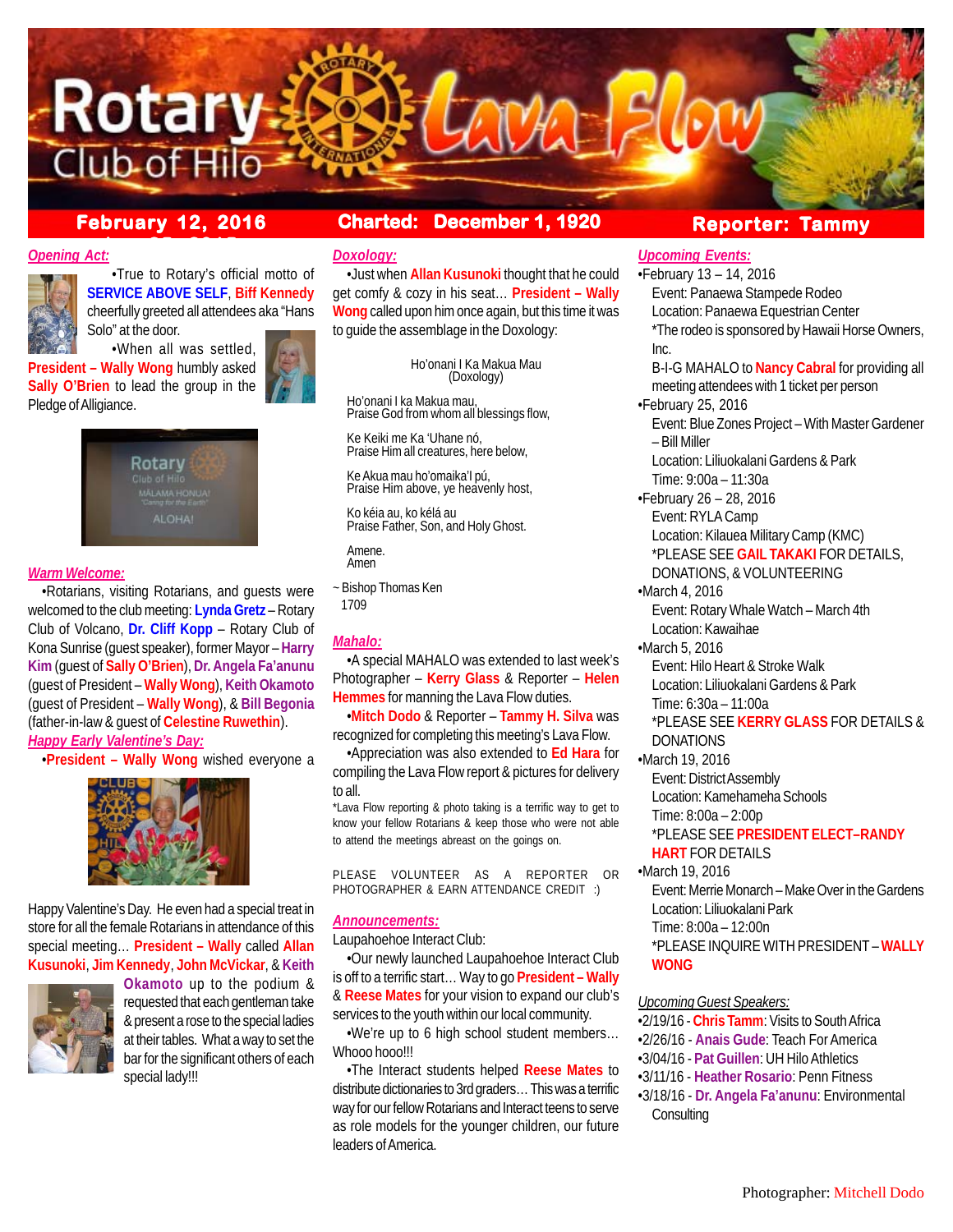## *Birthdays:*

**Helen Hemmes** February 8 **Jimmy Yagi February 18 Lorraine Shin** February 20 **Wayne Atebara** February 23 **Naomi Menor** February 23 **Jim Cheney February 28** 

## *Club Anniversary:*

**Toshi Aoki** February 1, 2002 (14) **Chuck Porter** February 4, 1994 (22) **Michael Meyer** February 6, 2015 (1) **Bobby Stivers-Apiki** February 9, 2007 (9) **Helen Hemmes** February 13, 1988 (28) **Dirk Yoshina** February 14, 1992 (24) **Robert Fox** February 24, 1984 (32) **Eddie Hara** February 27, 1987 (29)

## *Wedding Anniversary:*

**Biff & Anna Kennedy February 4 (50) Lorraine & Vern Inouye** February 21 (30)

#### *Announcements:*

**Feb. 19 -Member Chris Tamm Exciting South Africa! Feb. 26 - Anais Gude Teach for America March 4 - Pat Guillen, UH Hilo AD The Life of an Athletic Director**

| Immediate Past President Richard Johnson |  |
|------------------------------------------|--|
|                                          |  |
|                                          |  |
|                                          |  |
|                                          |  |
|                                          |  |
| Public Relations  Marcia Prose           |  |
| Rotary Foundations  Kerry Glass          |  |
|                                          |  |
| International Service  Stew Hussey       |  |
| Community Service  Reese Mates           |  |
|                                          |  |
| Vocational Service  Biff Kennedy         |  |

#### *Paul Harris:*

**Kerry Glass** manages the **Rotary Foundation** & called **Allan Kusunoki** up to the lectern yet again.



According to **Kerry**, **Rotary Foundation** honors individuals who make contributions for *Paul Harris Fellow*. Leading by example, **Allan** has earned a *Paul Harris plus 4 honors*. **Kerry** informed all that **Allan** has contributed "…**five grand** over 82 years as a member. Like a buck 50" regularly over the years. **Kerry** also noted that a lot more *Paul Harris Fellows* are coming up for recognition within the next few weeks… Good job!!!

**President – Wally** acknowledged **Sally O'Brien** & donated a total of **\$26.50** to the **Rotary Foundation** in **Sally's** name. **Sally** took time out of her day to meet up with **President – Wally**

to support **Dr. Kopp** at Ken's House of Pancakes during his recent homeless awareness walk around the Big Island of Hawaii. Anyhow, the bestowment was made in this somewhat odd quantity because this was the sum of the first ever *Paul Harris* donation. Way to go **Dr. Kopp**, & thank you **Sally** & **President – Wally** for supporting **Dr. Kopp's** good cause. It's as if it is Christmas in February!!! Valentine's Day has put the spirit of giving into our already jovial President's heart :)

#### **Rotary Club of Hilo Board of Directors 2016 – 2017:**

**President – Wally** recognized Board of Directors for 2016 – 2017 ~

- President **Randy Hart**
- President Elect **Steve Handy**
- Vice President **Mitch Dodo**
- Secretary **Treena Breyfogle**
- Treasurer **Corey Kawamoto**
- Sergeant at Arms **Dirk Yoshina**
- Director Foundations **Kerry Glass**
- Director Membership **Connie Ichinose**
- Director Public Relations **Marcia Prose**
- Director International Service **Stew Hussey**
- Director Community Service **Reese Mates**
- Director Vocational Service **Cindy Boots**
- Director Youth Service **Tammy H. Silva**
- Director Club Service **Kui Costa**

**Teamwork** Makes the DREAM **WORK** ~ Borrowed from Pinterest

#### *Hauoli La Hanau (aka Happy Birthday):*

•**James Yagi** – 2/18/16 *Club Anniversaries:*

| .Bobby Stivers-ApikiFeb. 9 9 years |  |
|------------------------------------|--|
| . Helen Hemmes Feb. 13 28 years    |  |
|                                    |  |
| <b>Happy Dollars:</b>              |  |

•*Every Rotarian Every Year* is designed to encourage Rotarians to support and participate in their Foundation's humanitarian and educational programs annually. **Mitch Dodo** donated a total of **10 – HAPPY DOLLARS Russ** & **Naomi Menor**.

•**Susan Munro** just loved her rose & contributed **10 – Happy Dollars** to **Hilo Rotary Club Foundation**… Hint – hint, **Kerry**… You better have something special in store for Valentine's Day ?

•Dressed in a conspicuous Denver Broncos t-shirt,



**Alberta Dobbe** was **\$20 HAPPY** for the Broncos recent victory at the Super Bowl. She hinted that **Treena Breyfogle** & **Cindy Boots** had a bet going on regarding the game. We are not going to mention the details of the

wager, since it may not uphold part of the 4-Way Test… #3 – Will is BUILD GOOD WILL & BETTER FRIENDSHIPS???... LOL

•**Glenn Harris** was **\$5 HAPPY** just for getting a



visual of **Alberta's** partisan football shirt, & for the fact that he wore a right shoulder sling following post-op of his R shoulder. Medical staff told him that the sling would help to avert people from making contact with his right

shoulder. Nonetheless, to his consternation the sling worked like a magnet and solicited right shoulder pats from fellow churchgoers as they physically expressed empathy & concern for his surgical procedure. Whoa **Glenn**… The sling is like putting a "DON'T KICK ME" sign on your bodice while attending in grade school. *Guest Speaker:*

Our guest speaker was none other than **Dr. Cliff Kopp**. **Dr. Kopp** is a member of the Rotary Club of Kona Sunrise, has practiced dentistry for over 30 years, participates in parades, & donates much of his time & talents to help build gardens & play grounds for his local community. Despite his busy schedule, **Dr. Kopp** has made it his mission to raise awareness for the rising problem of homelessness & hunger on our island home, Big Island of Hawaii. Proactive in his attempts & to reach out to our group of Rotarians, **Dr. Kopp** provided a PowerPoint presentation to help build awareness & inform individuals & families of his proposal to address this somber issue. His PowerPoint presentation is as follows:

## The Need for Shelters:

•Hawaii County has by far, the smallest number of shelter beds based on population, anywhere in the State of Hawaii. Based on population, we have 1/3 as many shelter beds as does either Honolulu County or Maui County.

•This disparity is becoming even greater as we watch Oahu adding hundreds of additional beds.